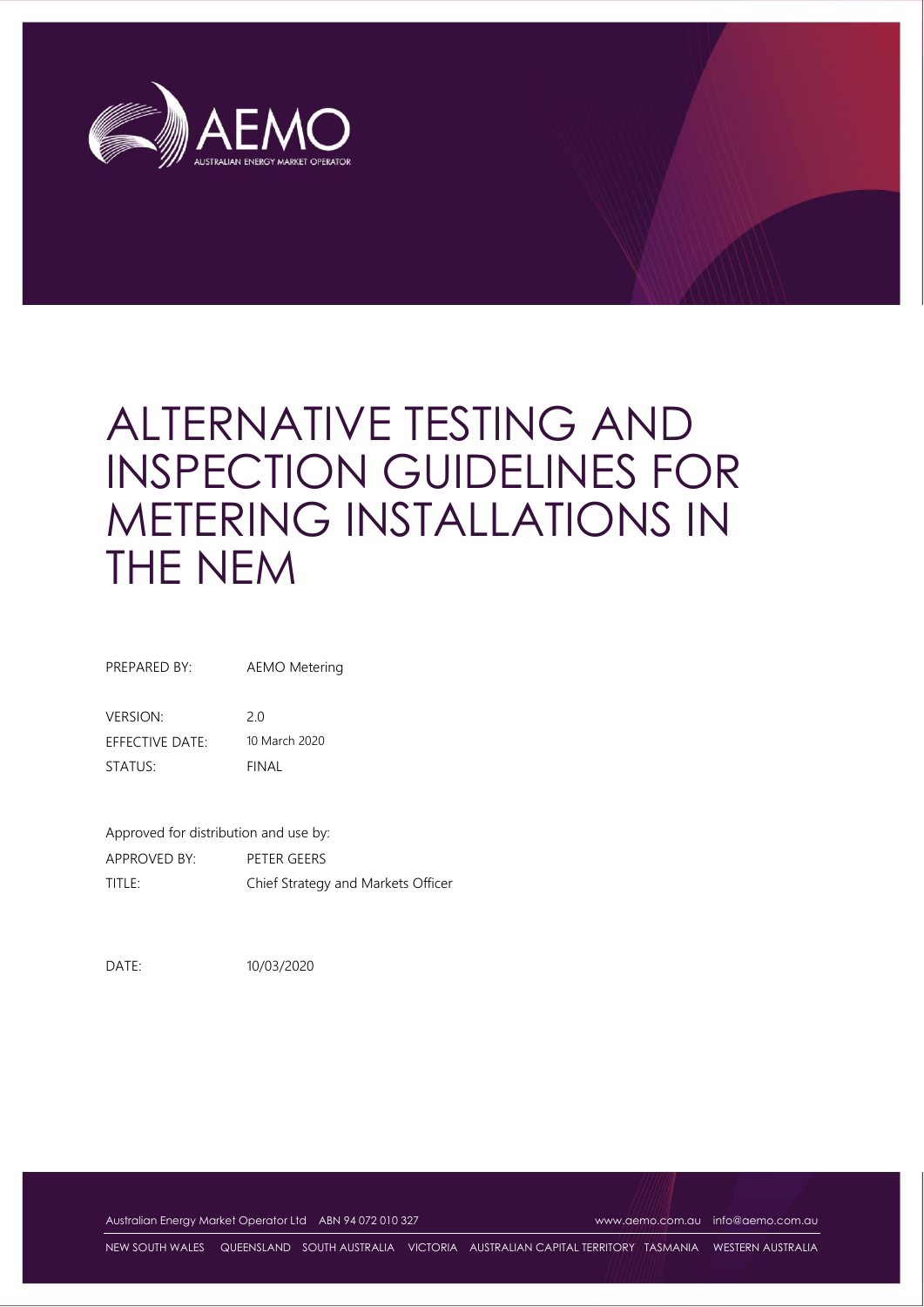

# **VERSION RELEASE HISTORY**

| Version     | <b>Effective Date</b> | Summary of Changes                                                                                                                                                                         |
|-------------|-----------------------|--------------------------------------------------------------------------------------------------------------------------------------------------------------------------------------------|
| 0.1         | 26 January 2012       | Initial draft release for the inspection, maintenance and testing of low voltage current<br>transformer metering installation(s).                                                          |
| 0.2         | 21 March 2012         | Incorporated CTTWG feedback, technical review and following the review by<br>independent experts.                                                                                          |
| 1.0         | 04 April 2012         | First live final version.                                                                                                                                                                  |
| 1.1         | 03 May 2012           | Updated document to include all LV CTs as part of sample testing, with associated<br>changes to the inspection requirements. Also new paragraph in section 6 for<br>submission of results. |
| $2.0$ draft | 31 October 2019       | Draft version - Updated to new AEMO template and rewritten to reflect changes<br>based on first round of testing.                                                                          |
| 2.0         | 10 March 2020         | Second final live version - Minor clarity tweaks and suggested changes implemented<br>from feedback received from MCs.                                                                     |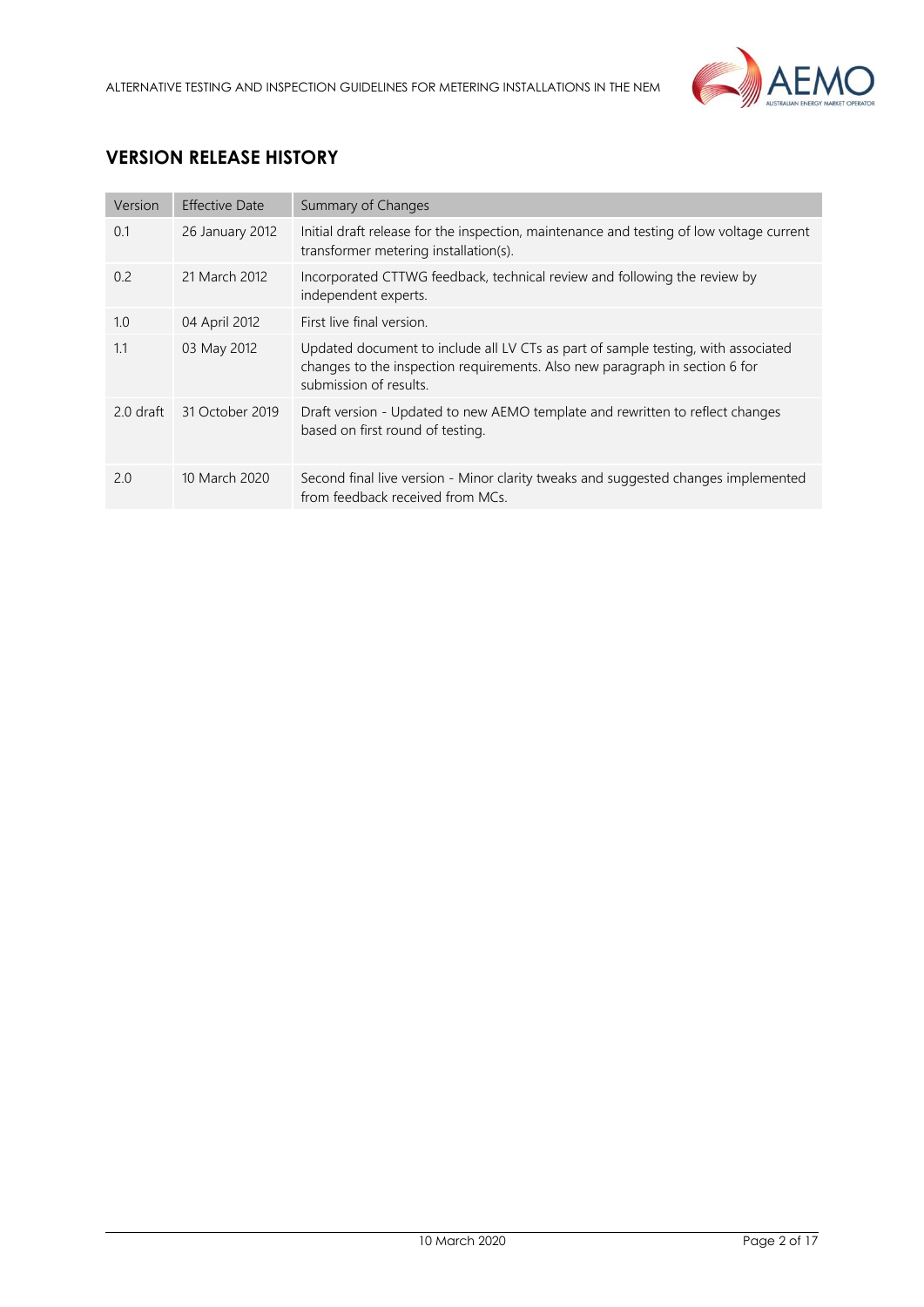

# **CONTENTS**

| 1.    | <b>INTRODUCTION</b>                                                     | 5              |
|-------|-------------------------------------------------------------------------|----------------|
| 1.1.  | Purpose and scope                                                       | 5              |
| 1.2.  | Definitions and interpretation                                          | 5              |
| 1.3.  | Document Responsibility                                                 | 5              |
| 2.    | LOW VOLTAGE CURRENT TRANSFORMER METERING INSTALLATIONS - SAMPLE TESTING | 6              |
| 2.1.  | Eligible Metering Installations                                         | 6              |
| 2.2.  | Sample Testing Flow Chart                                               | 6              |
| 2.3.  | Family Selection                                                        | $\overline{7}$ |
| 2.4.  | Sample Sizes based on Population Size                                   | 10             |
| 2.5.  | Sample Selection                                                        | 11             |
| 2.6.  | Test Points and Test Burden                                             | 12             |
| 2.7.  | Multi-tap LV CTs                                                        | 12             |
| 2.8.  | Test Result Analysis                                                    | 12             |
| 2.9.  | <b>Testing Frequency</b>                                                | 13             |
| 2.10. | <b>Overall Error Accuracy Requirements</b>                              | 13             |
| 3.    | RULES FOR ACCEPTANCE AND NON-ACCEPTANCE                                 | 14             |
| 3.1.  | Acceptance                                                              | 14             |
| 3.2.  | Nonconforming Items                                                     | 14             |
| 3.3.  | Non-Acceptance and Resubmission                                         | 14             |
| 3.4.  | Family and Sub-Family Failure Process                                   | 15             |
| 4.    | ENHANCED INSPECTION PROGRAM                                             | 16             |
| 4.1.  | Inspection Methodology                                                  | 16             |
| 4.2.  | <b>Inspection Frequency</b>                                             | 16             |
| 4.3.  | Minimum Testing and Inspection Requirements                             | 16             |
| 4.4.  | Information Gathering and Reverification                                | 16             |
| 4.5.  | Unknown Assets                                                          | 17             |
| 4.6.  | <b>Isolated Failures</b>                                                | 17             |
| 4.7.  | Meter Testing at LV CT metering installations                           | 17             |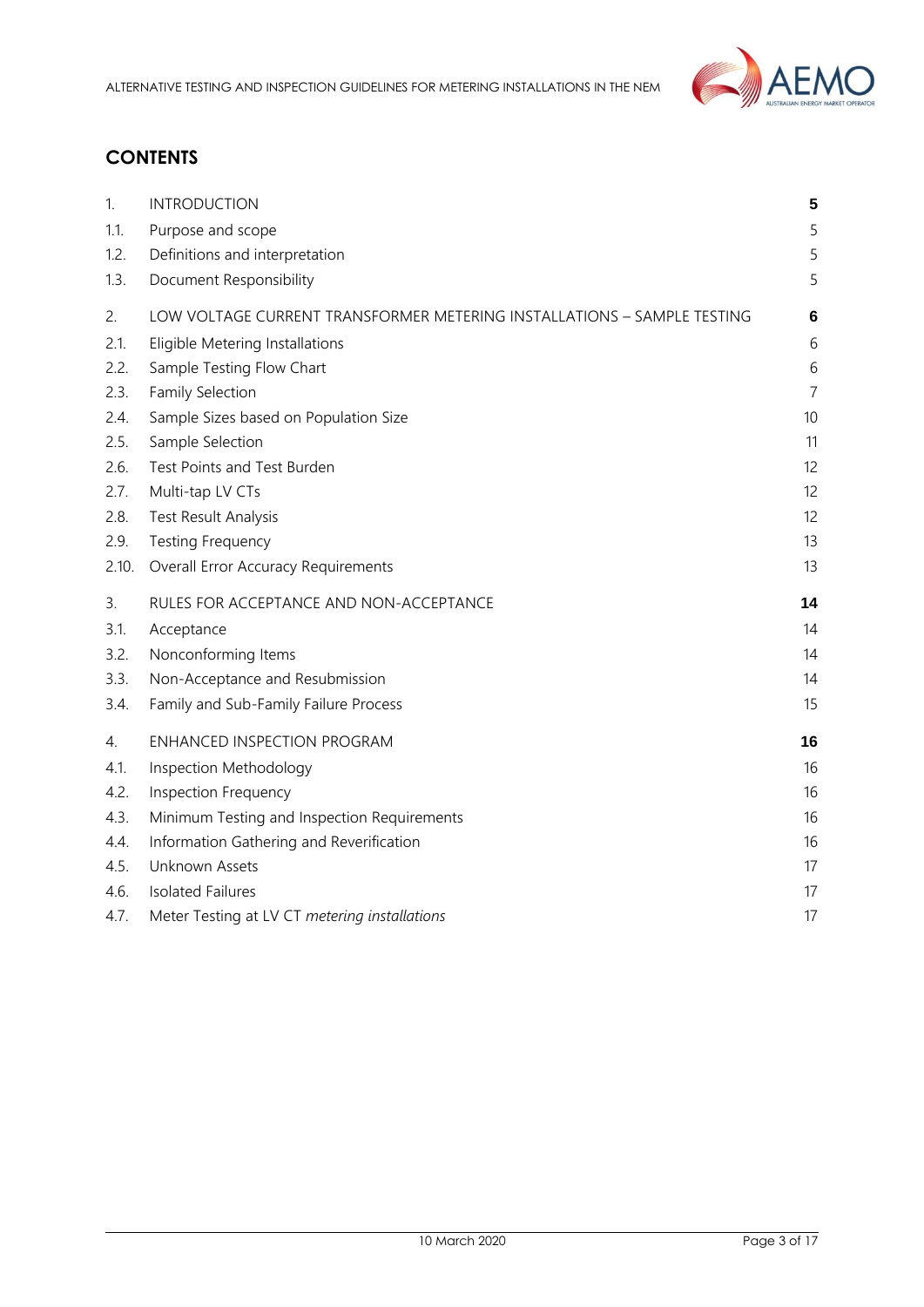

# **TABLES**

| Table 3 Sample Sizes and Acceptance and Reject Levels (Normal Inspection GLI-II)  10    |  |
|-----------------------------------------------------------------------------------------|--|
| Table 4 Sample Sizes and Acceptance and Reject Levels (Tightened Inspection GLI-II)  10 |  |
|                                                                                         |  |

## **FIGURES**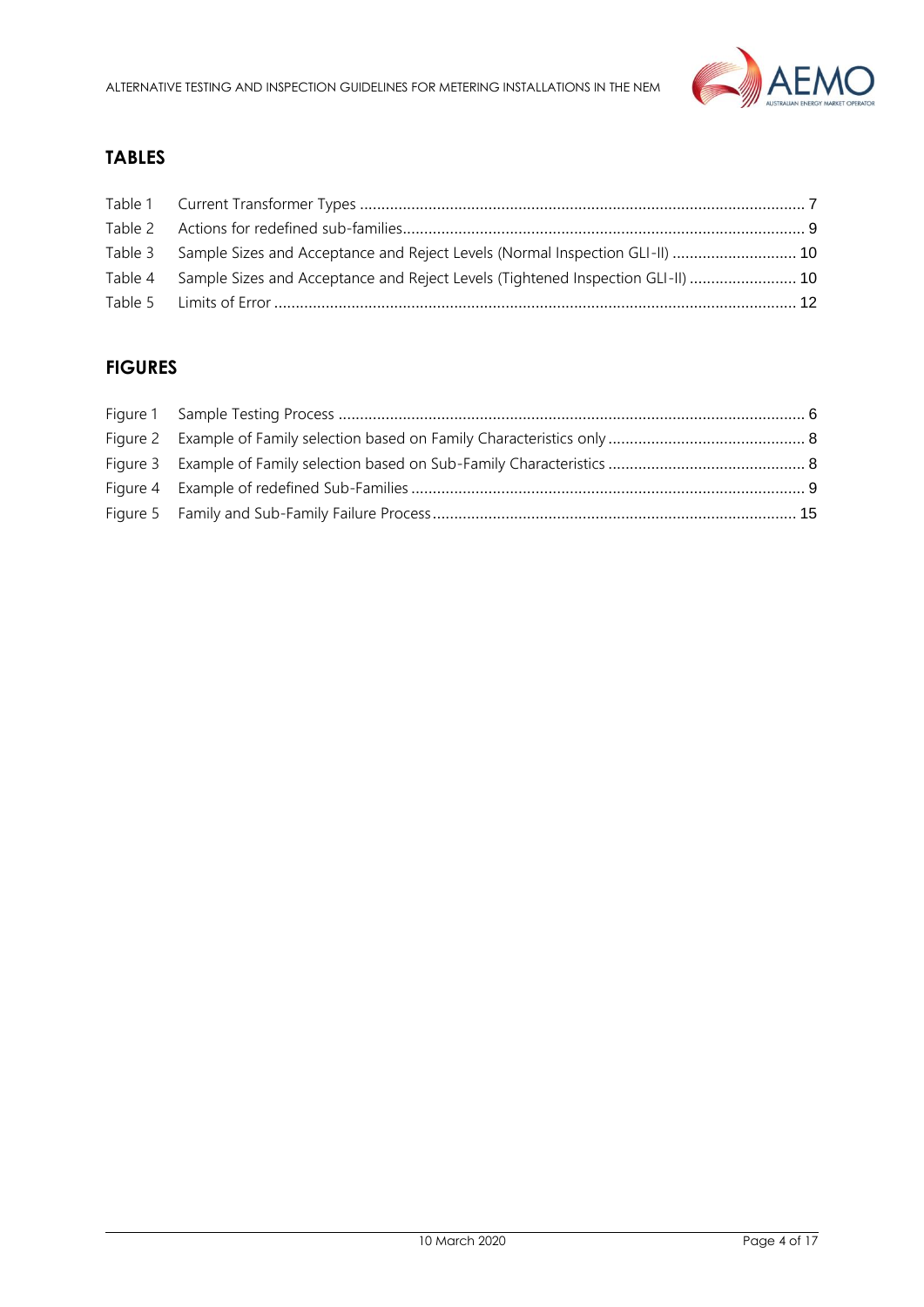

## <span id="page-4-0"></span>**1. INTRODUCTION**

## <span id="page-4-1"></span>**1.1. Purpose and scope**

These Alternative Testing Guidelines for Metering Installations in the NEM provide a guideline for any Metering Coordinator (MC) seeking to apply to AEMO for approval of an asset management strategy that defines an alternative testing practice under NER clause S7.6 (Guidelines).

However, these Guidelines do not apply to an asset management strategy to the extent the strategy applies to whole current meters.

For the avoidance of doubt, the guidelines in section 8 of Metrology Procedure Part A apply to asset management strategies for all meter types including whole current meters.

These Guidelines have effect only for the purposes set out in the National Electricity Rules (NER). The NER and the National Electricity Law and the Retail Electricity Market Procedures prevail over these Guidelines to the extent of any inconsistency.

These Guidelines outline technical and operational requirements in the inspection, maintenance and testing of low voltage *current transformer metering installations* (LV CT) by a MC.

There is no obligation for an MC to adopt the strategy or practices in these Guidelines. An MC may develop an asset management strategy other than as specified in these Guidelines and seek approval of that strategy from AEMO in accordance with the requirements of NER clause S7.6.

## <span id="page-4-2"></span>**1.2. Definitions and interpretation**

#### **1.2.1. Glossary**

Terms defined in the National Electricity Law and the NER have the same meanings in these Guidelines unless otherwise specified in this clause.

Terms defined in the NER are intended to be identified in these Guidelines by italicising them, but failure to italicise a defined term does not affect its meaning.

#### **1.2.2. Interpretation**

In this document diagrams are provided as an overview. If there are ambiguities between a diagram and the text, the text shall take precedence.

#### <span id="page-4-3"></span>**1.3. Document Responsibility**

There is no obligation under the NER for *AEMO* to prepare this document. It is provided to assist MCs to develop asset management strategies that define alternative testing practices, other than time-based practices, as permitted under clause S7.6 of the NER for approval by AEMO.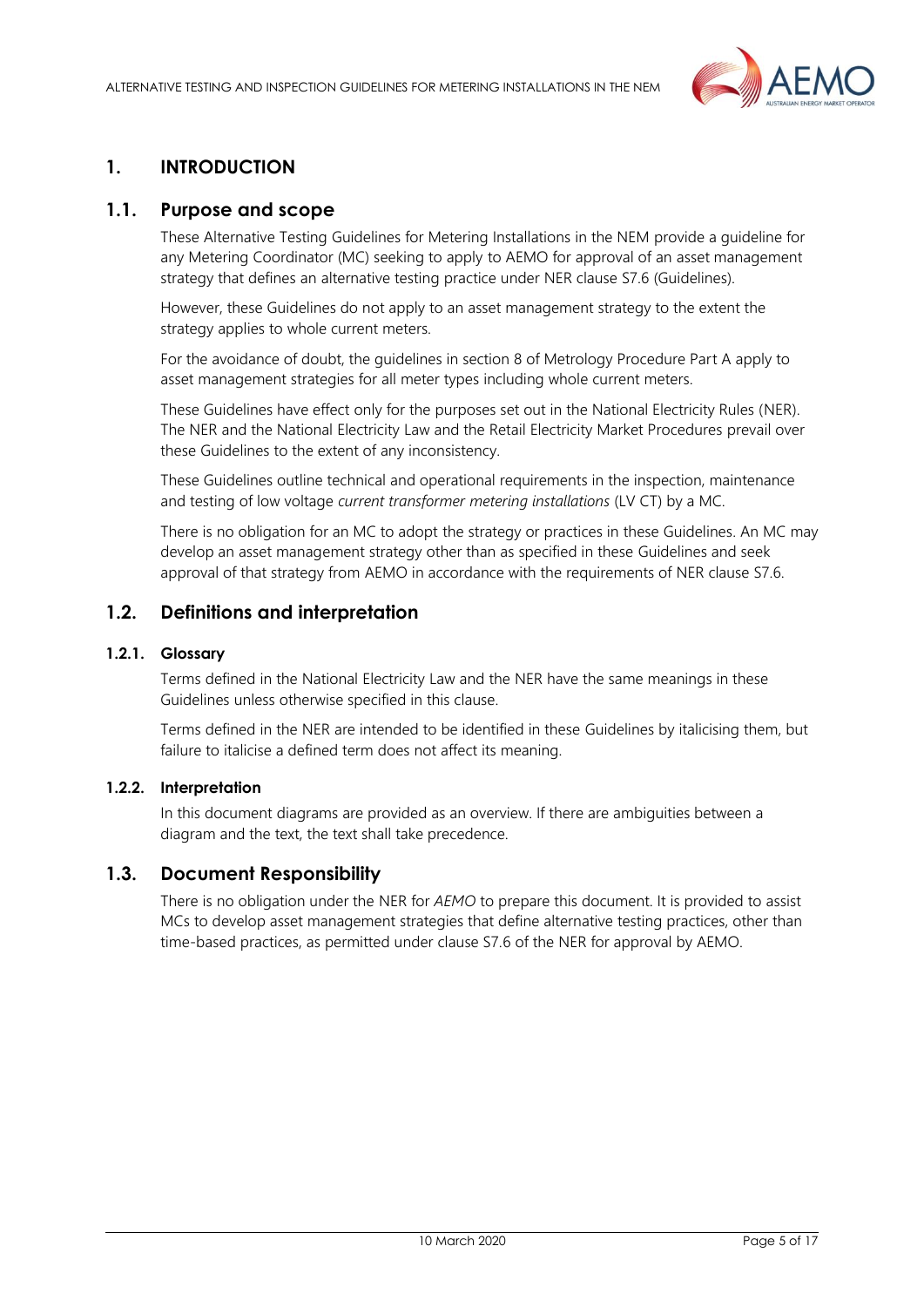

## <span id="page-5-0"></span>**2. LOW VOLTAGE CURRENT TRANSFORMER METERING INSTALLATIONS – SAMPLE TESTING**

The following section outlines a sample testing process for low voltage *current transformer* (LV CT) *metering installations*.

## <span id="page-5-1"></span>**2.1. Eligible Metering Installations**

All LV *CT metering installations* are eligible for sample testing provided an accompanying enhanced inspection, in accordance with section 4, is performed.

## <span id="page-5-2"></span>**2.2. Sample Testing Flow Chart**

The chart provided in Figure 1 presents an overview of the steps to be undertaken by an MC to determine the appropriate sample testing method, and the subsequent actions required to complete the sample testing process.

#### <span id="page-5-3"></span>**Figure 1 Sample Testing Process**

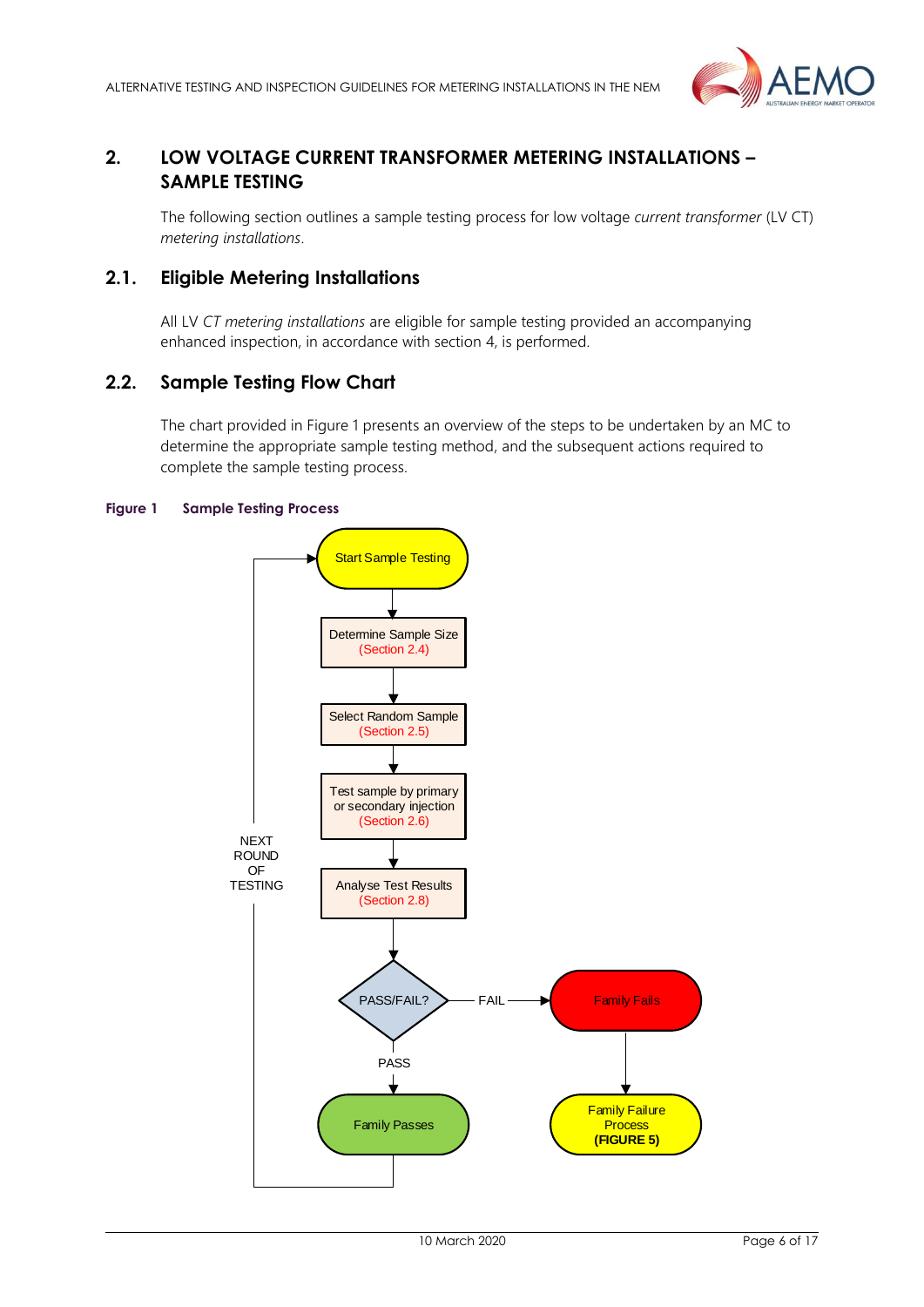

## <span id="page-6-0"></span>**2.3. Family Selection**

Family populations are to be selected carefully before commencing sample testing.

Where applicable, the LV *CT*s must be homogeneous with respect to the following characteristics:

#### **2.3.1. Family Characteristics**

At a minimum, LV *CT*s must be broken down by design type. The common current transformer types are listed in the below table.

Type Ratio A 150 / 300 / 600 : 5 B 400 / 800 / 1200 : 5 C 1000 / 2000 / 3000 : 5  $5$  200  $\cdot$  5 T 800 : 5 U 2000 : 5 V 4000 : 5 W 1500:5

#### <span id="page-6-1"></span>**Table 1 Current Transformer Types**

#### **2.3.2. Sub-Family Characteristics**

The following are the sub-family characteristics which are to be considered for family population selection:

- (a) Manufacturer (i.e. Email, Energy Controls, GEC, Nilsen, STEMAR, Warburton Franki)
- (b) Date of manufacture (or year of install if unknown)
- (c) Design standard of manufacturer (i.e. *AS* 1675, *AS* 60044.1)
- (d) Model Class (i.e. class 0.5M, class 0.5S, class 0.5ME extended range)
- (e) Geographical location

#### **2.3.3. Example of Family Selection**

The following is a simplified example to demonstrate how to select a family population for sample testing based on family and/or sub-family characteristics.

The extent a family is defined will depend on the general knowledge of a particular LV *CT* and balance between a more risk-averse approach, as it potentially means that a smaller population will fail, which results in a smaller family replacement.

For this example, there are three manufacturers (MAN01, MAN02 and MAN03) and two design standards (*AS* 1675 and *AS* 60044.1).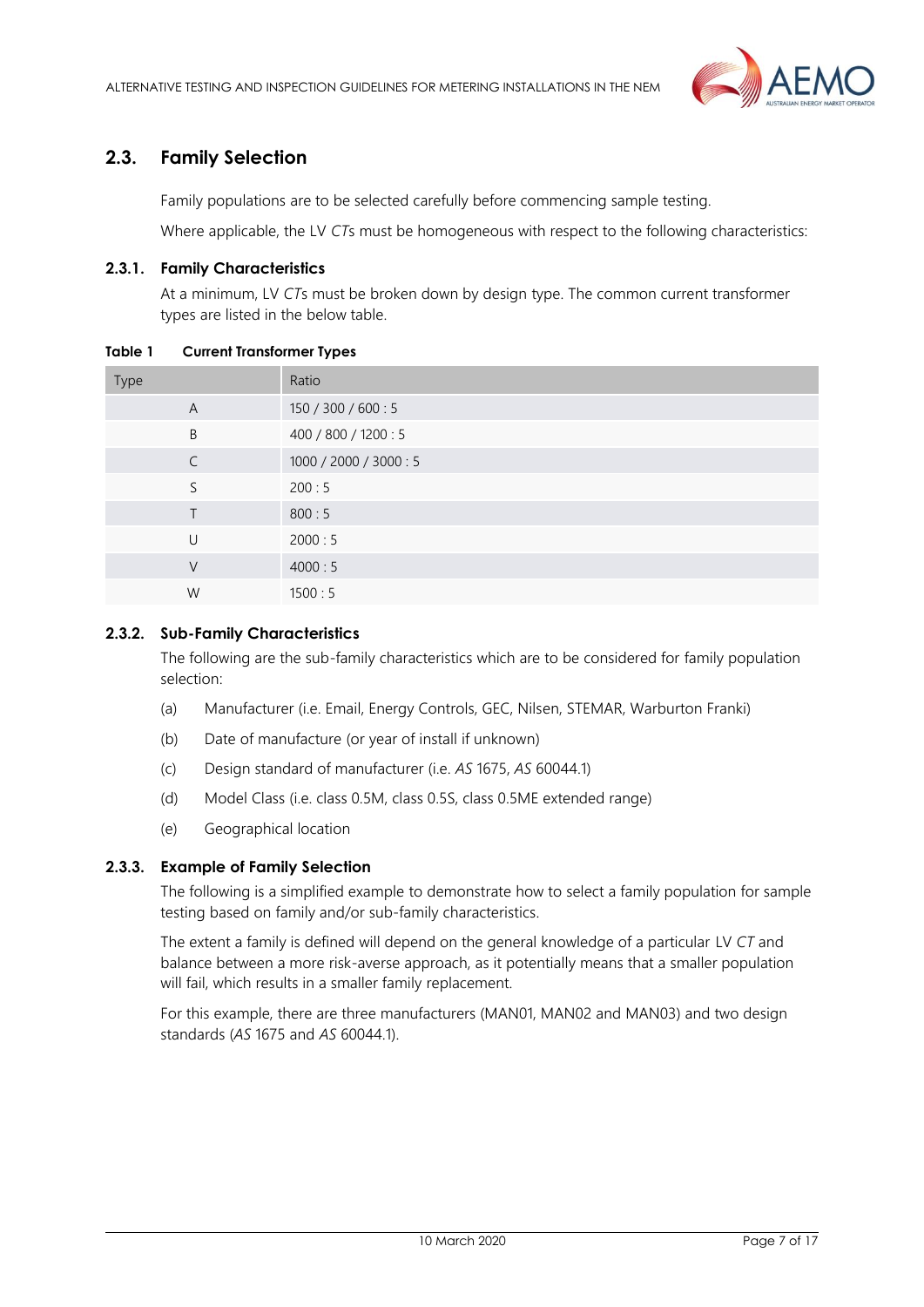

#### EXAMPLE 1 – Family Characteristics only

Under this example, only the *current transformer* type is used to define a family because there is no historical evidence to suggest that a sub-family characteristic may cause a family to fail.

#### <span id="page-7-0"></span>**Figure 2 Example of Family selection based on Family Characteristics only**



#### EXAMPLE 2 – Sub-Family Characteristics

Under this example, the *current transformer* type is further defined by the sub-characteristics to define the family because MAN01 has informed that their *current transformers* may not be performing as expected, so a more risk-averse approach is taken.

#### <span id="page-7-1"></span>**Figure 3 Example of Family selection based on Sub-Family Characteristics**



#### **2.3.4. Redefining a Family due to family failure**

It may be possible to redefine a family, due to a family failure, into sub-families if there is sufficient supporting evidence that a sub-family characteristic is the cause of the original family failure.

The MC will need to prepare the supporting evidence and present it to AEMO as a family can only be redefined into sub-families with the approval of AEMO as per section 3.3.

When a family is redefined, the original sample's test results must be retained and aligned to the new sample size and acceptance number (Ac) required for the new redefined sub-families. The sample selection order must be preserved as the redefined family may require a smaller sample.

All redefined sub-families will need to be tested in accordance to their new family population size.

Once a family has been redefined, it cannot be combined again into another family.

Below are the possible actions that can be taken after a family has been redefined into subfamilies. The number of failed test results from the original family compared to the redefined subfamilies acceptance number (Ac), will determine the next course of action: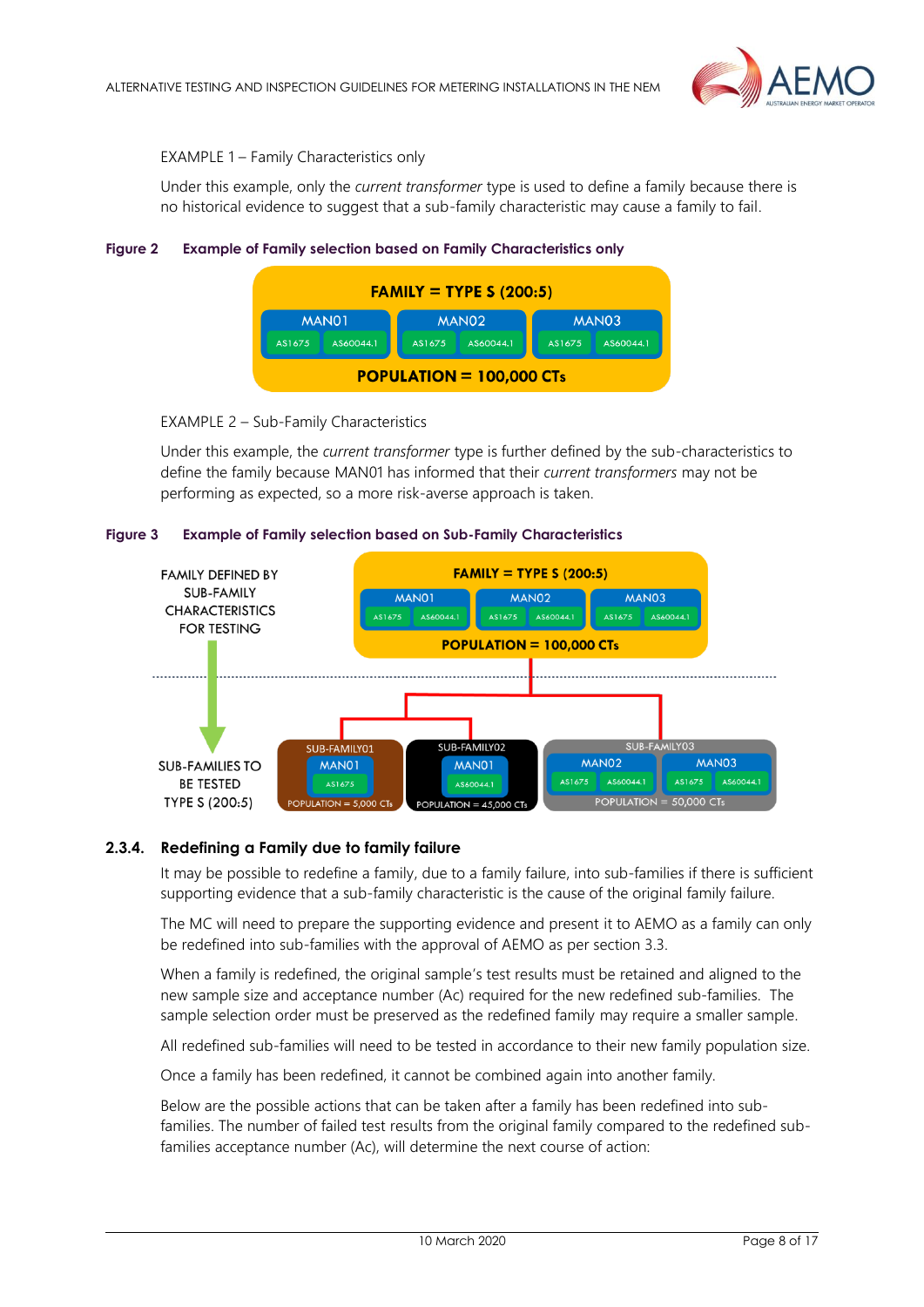

| Accept (Ac)                        | Action                                                                                                                                                                                                                               |
|------------------------------------|--------------------------------------------------------------------------------------------------------------------------------------------------------------------------------------------------------------------------------------|
| Number of failed tests $> (Ac)$    | <b>FAIL FAMILY</b><br>Replace or 100% test as the number of failed test results already<br>$\bullet$<br>exceeds what is acceptable                                                                                                   |
| Number of failed tests $\leq$ (Ac) | Test the redefined sub-families which will result in one of these two outcomes:<br>Number of failed tests $> (Ac) = FAIL FAMILY$<br>$\bullet$<br>Number of failed tests $\leq$ (Ac) = PASS FAMILY (as approved by AEMO)<br>$\bullet$ |

#### <span id="page-8-0"></span>**Table 2 Actions for redefined sub-families**

Using the family example provided in section 2.3.3 to come up with a typical testing scenario:

Round 1 Test = current transformer type (i.e. Type  $S - 200:5$ ) = 100,000 CTs.

Following the completion of the first round of sample testing, the results find that the family has failed. The suspected cause of the failure appears to be related to a single manufacturer and potentially an older design standard but there is uncertainty.

The next step would be to liaise with AEMO to discuss the creation of potential sub-families based on the results found, to establish if a pattern can be identified.

Based on results, MAN01 is the suspected faulty sub-family and since it is uncertain whether design standards are a factor, there are two options when selecting sub-family groupings.

Round 2 Test = two options that can be taken.

- (a) Option  $1 = MAN01$  and  $MAN02 / MAN03$
- (b) Option 2 = MAN01 / *AS* 1675 and MAN01 / *AS* 60044.1 and MAN02 / MAN03

By choosing to retest the sub-family using the option 1 grouping, the whole population for the manufacture will need to be replaced if the sub-family fails.

By choosing to retest a sub-family using the option 2 groupings, there is an equal chance that the manufacturer will fail in one or both the design standards. Option 2, although it requires more testing, is the more risk-averse approach as it potentially means that a smaller population will fail, which results in a smaller family replacement.

<span id="page-8-1"></span>

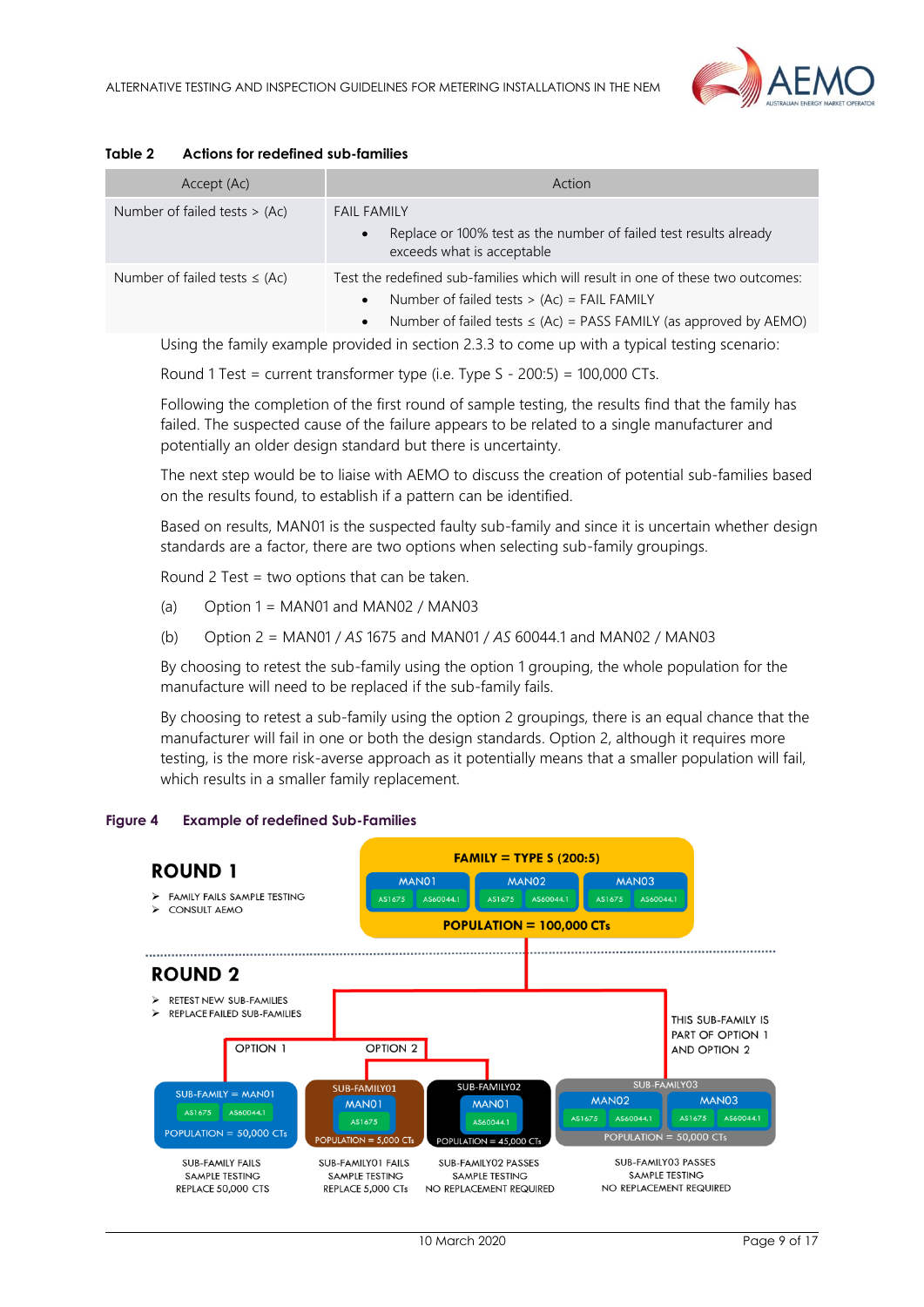

## <span id="page-9-0"></span>**2.4. Sample Sizes based on Population Size**

Sample testing approach chosen is based on *AS* 1199.1-2003 (p 19-20) using general inspection level II with the chosen AQL of 1.

Each MC must ensure the following steps are taken when determining their sample test plan:

- (a) Determine the family size (must include previously sample tested LV *CTs*) based on *NMI*s or number of LV *CT*s. The family size must include all untested and already sample tested LV *CT*s.
- (b) For a new family, begin testing using the normal inspection criteria (as defined in Table 3 below).
- (c) For an existing family:
	- (i) If the sample test plan passes (as per section 3.1) and the number of non-conforming items is 0 at a normal inspection criteria (as defined in Table 3 below), continue to test using the normal inspection criteria for the next test cycle.
	- (ii) If the sample test plan passes (as per section 3.1) and the number of non-conforming items is greater than 0 at a normal inspection criteria, switch to a tightened inspection criteria (as defined in Table 4 below) for the next two consecutive test cycles. If the next two consecutive test cycles pass, then on the third test cycle switch back to a normal inspection criteria.

#### <span id="page-9-1"></span>**Table 3 Sample Sizes and Acceptance and Reject Levels (Normal Inspection GLI-II)**

| <b>Family Size</b> |        | $AQL = 1.0$     |                |                |
|--------------------|--------|-----------------|----------------|----------------|
| <b>Min</b>         | Max    | Sample Size (n) | Accept (Ac)    | Reject (Re)    |
|                    | 13     | <b>ALL</b>      | N/A            | N/A            |
| 14                 | 150    | 13              | $\overline{0}$ |                |
| 151                | 500    | 50              |                | $\overline{c}$ |
| 501                | 1200   | 80              | $\overline{c}$ | 3              |
| 1201               | 3200   | 125             | 3              | 4              |
| 3201               | 10000  | 200             | 5              | 6              |
| 10001              | 35000  | 315             | 7              | 8              |
| 35001              | 150000 | 500             | 10             | 11             |

#### <span id="page-9-2"></span>**Table 4 Sample Sizes and Acceptance and Reject Levels (Tightened Inspection GLI-II)**

| <b>Family Size</b> |        | $AQL = 1.0$     |                          |               |
|--------------------|--------|-----------------|--------------------------|---------------|
| Min                | Max    | Sample Size (n) | Accept (Ac)              | Reject (Re)   |
|                    | 20     | ALL             | N/A                      | N/A           |
| 21                 | 150    | 20              | $\overline{0}$           |               |
| 151                | 1200   | 80              |                          | $\mathcal{P}$ |
| 1201               | 3200   | 125             | $\overline{\phantom{0}}$ | 3             |
| 3201               | 10000  | 200             | 3                        | 4             |
| 10001              | 35000  | 315             | 5                        | 6             |
| 35001              | 150000 | 500             | 8                        | 9             |

\* Sample Size and Acceptance and Rejection Levels tables are based on AS 1199.1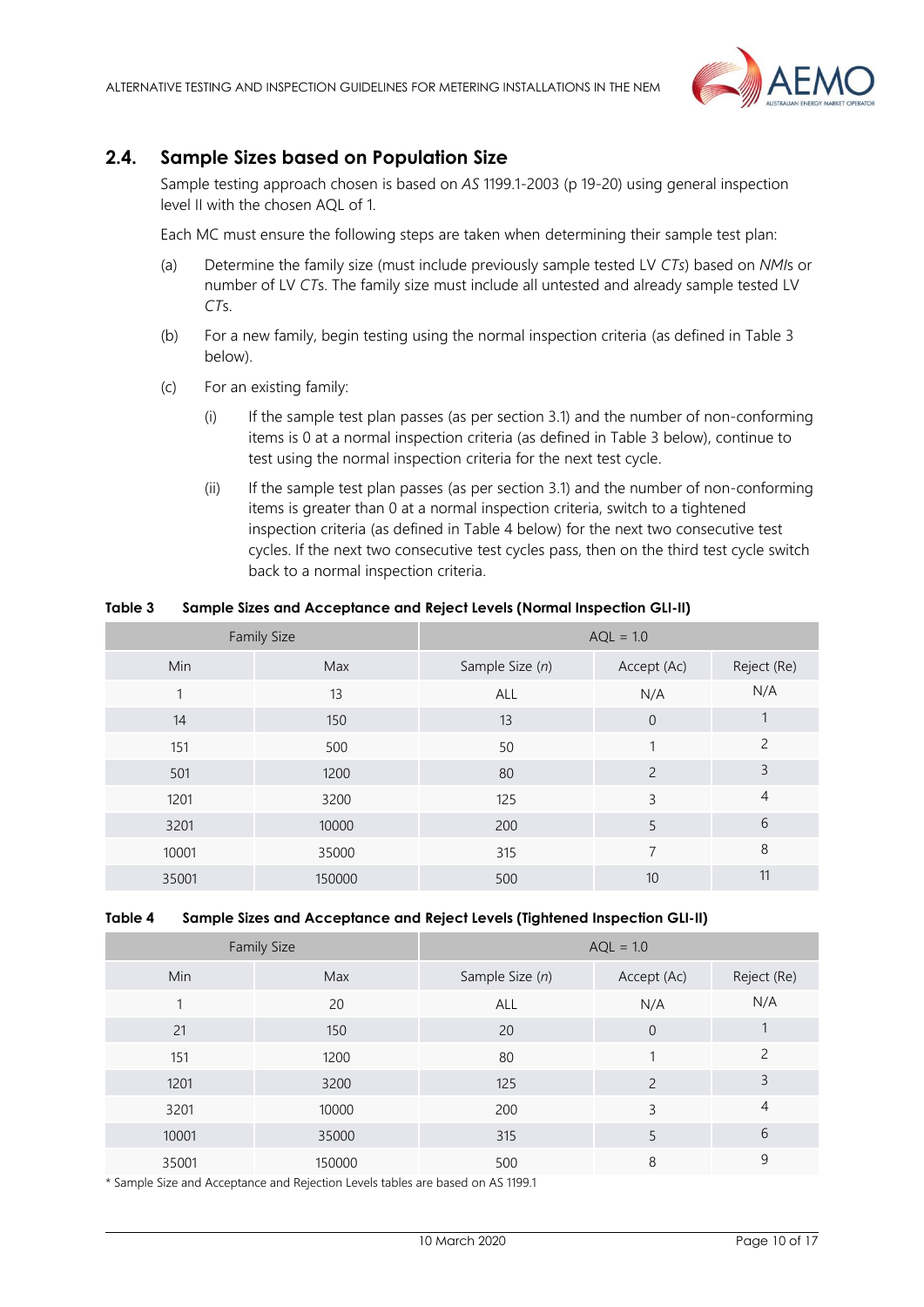

## <span id="page-10-0"></span>**2.5. Sample Selection**

#### **2.5.1. Randomisation**

The sample from each family must be drawn at random as outlined in section 2.5.3, without replacement (i.e. each site chosen as part of the sample will be excluded from the next round of sample testing), until the population is exhausted.

Random selection is where a sample (s) is taken from a population (p) in such a way that each item of interest has an equal probability of being chosen from population (p).

Where the family size is based on *NMI*s, if a *NMI* is for a *metering installation* that has a number of LV CTs from different families, that *NMI* will be eligible for selection for each family that is installed at that *metering installation*.

#### **2.5.2. Sample Size**

Selected sample size is to be in accordance with the minimum required sample size n + 100% for the population (p) as outlined in section 2.4.

An additional 100% is chosen to cater for situations where reasonable endeavours have failed to facilitate the necessary in-situ testing, such as 'isolation not possible', 'installation decommissioned', or 'physical damage to the LV *CT*'.

#### **2.5.3. Randomisation Method**

The method for random selection is as follows:

- (a) All *NMI*s from the same family to be assigned number 1 to population (p).
- (b) Using a random number generator, generate numbers at random between 1 and population (p), until sample size (n) + 100% is reached (or population (p) where sample size (n) is  $> 50\%$  of population (p)).
- (c) The sample of size (n) will be determined by the sequential order of the assigned number against each item of interest.
- (d) If a LV *CT* was tested in the previous round of sample testing, it is to be skipped for the current round of sample testing and the next item of interest in the sequence is to be selected for testing. (Note: the LV *CT* that was skipped is eligible for random selection in the following round).
- (e) If population is based on number of LV *CT*s, then randomly pick one LV *CT* from the total number installed at a *metering installation* (nominally three) to form part of the sample testing analysis (Note: all installed LV *CTs* at the *metering installation* require testing, but only the result of the test for the LV *CT* selected will be used when analysing results for sample testing).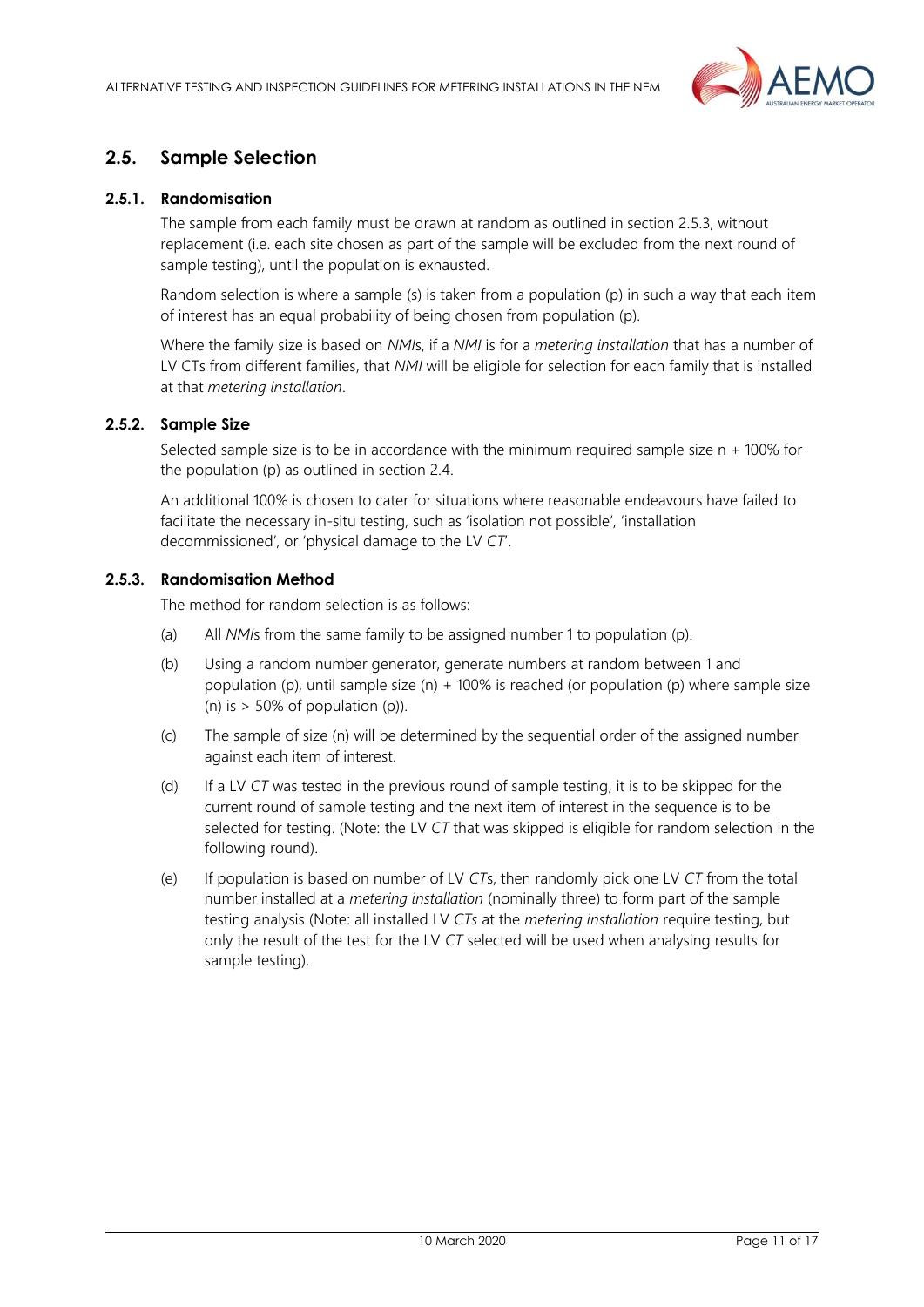

## <span id="page-11-0"></span>**2.6. Test Points and Test Burden**

To accommodate a cohesive sample testing regime, testing of LV *CTs* must be done by either primary and/or secondary injection testing in-situ to the limits of error outlined at 25% of rated burden resistive - unity power factor (i.e. power factor = 1.0).

#### <span id="page-11-3"></span>**Table 5 Limits of Error**

| % Rated Current | <b>Current Error Limits</b> | Phase Displacement Limits<br>(Minutes) | <b>Phase Displacement Limits</b><br>(crad) |
|-----------------|-----------------------------|----------------------------------------|--------------------------------------------|
|                 | ± 1.5                       | ± 90                                   | ± 2.7                                      |
| 20              | ± 0.75                      | ±45                                    | ± 1.35                                     |
| 100             | ± 0.5                       | ± 30                                   | ± 0.9                                      |
| Extended Range  | ± 0.5                       | ± 30                                   | ± 0.9                                      |

\* Limits of Errors are based on AS 60044.1

LV *CTs* must be demagnetised before the commencement of testing. LV *CTs* may be tested before demagnitisation; however, the results can only be used to investigate effects of magnetisation and will not be considered part of the sample testing analysis by *AEMO*.

## <span id="page-11-1"></span>**2.7. Multi-tap LV CTs**

Multi-tap LV *CT*s must have all tap ratios tested for the limits of error outlined in section 2.6.

## <span id="page-11-2"></span>**2.8. Test Result Analysis**

A test item is deemed to have passed accuracy if the test results are within the limits of error outlined in section 2.6.

A test item is deemed to have failed accuracy if the test results are outside the limits of error outlined in section 2.6

Where the MC has elected to define the family size by the *NMI*, then all failed test results for that *NMI* will count as one failure towards family acceptance.

Where the MC has elected to define the family size by the number of LV *CT*s, then only the failed test result for the randomly selected LV *CT* will count as a failure towards family acceptance criteria.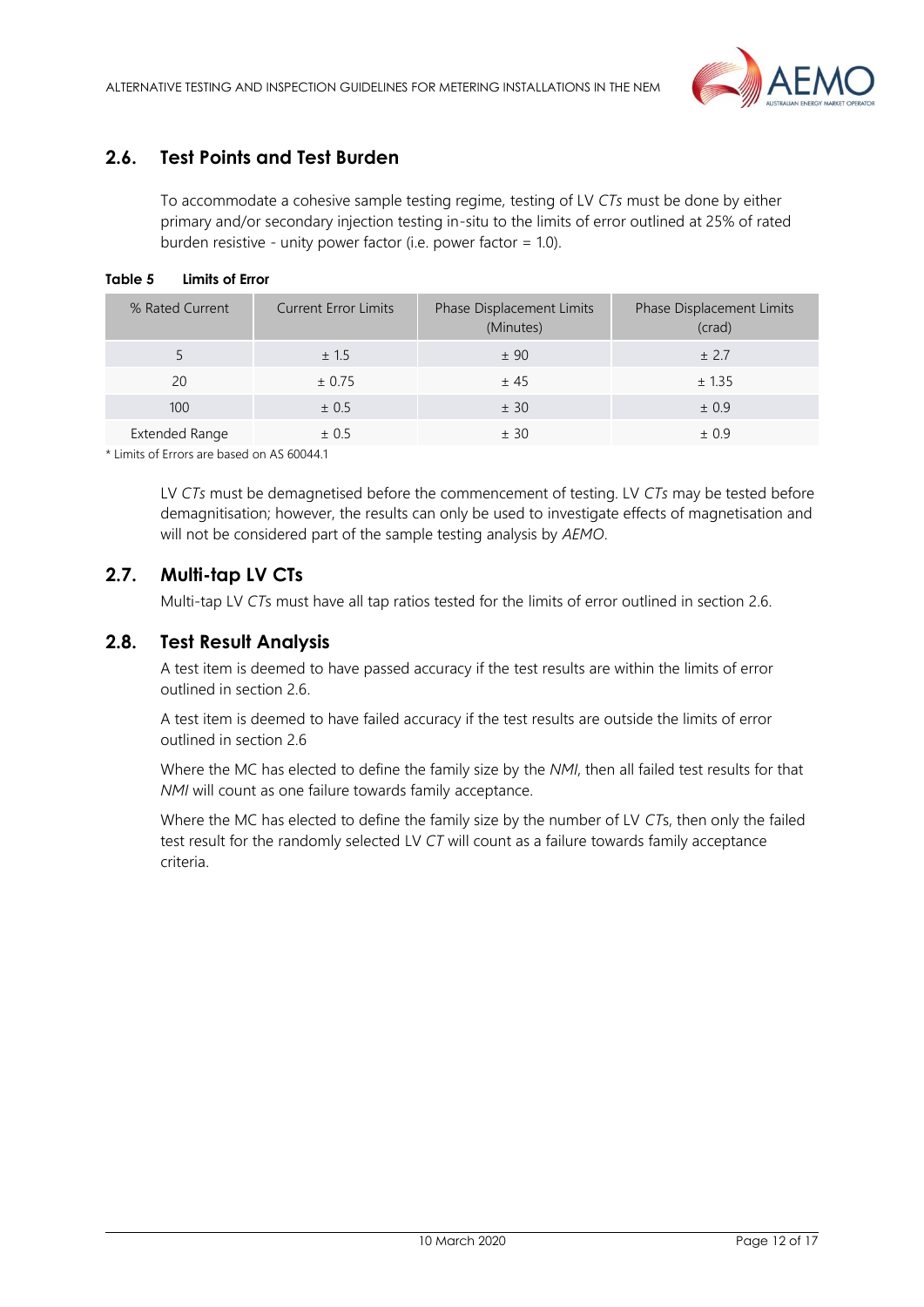

## <span id="page-12-0"></span>**2.9. Testing Frequency**

#### **2.9.1. Initial Life for a new LV CT**

The initial life for a new LV *CT* is 10 years from the last test date as recorded on an endorsed test report, which is covered by a NATA ISO/IEC 17025 accreditation or another accreditation body which is a signatory of the International Laboratory Cooperation Mutual Recognition Arrangement (ILAC MRA) or primary injection test results tested using calibrated test equipment performed by an accredited MP.

At the end of the initial life, that LV *CT* is eligible for sample testing. These LV *CT*s can either form a new family or be incorporated into an existing one provided there is homogeneous characteristics that will allow for it.

#### **2.9.2. Ongoing testing**

Sample testing will be required to be undertaken on a 5 yearly rolling test cycle. This will ensure that testing resources can be scheduled across the NEM more efficiently.

Should a family or sub-family during the 5 yearly rolling test cycle show early indicators that it is likely to fail (or has failed), *AEMO* must be notified promptly to assess what further action will need to be taken for that family or sub-family prior the current test cycle ending.

#### **2.9.3. Example of incorporating new LV CTs into an existing family**

Using the family example provided in section 2.3.3 to demonstrate what would happen:

FAMILY01 = current transformer type (i.e. Type S - 200:5) = 100,000 LV *CT*s and is due for sample testing in 2020.

In 2020, the MC has also installed 1,000 brand new Type S LV *CT*s. As per the NER, these are not due for testing for 10 years, until 2030.

Test Cycle 1 (2020) – FAMILY01 = 100,000 = passed

Test Cycle 2 (2025) – FAMILY01 = 100,000 = passed

Test Cycle 3 (2030) – FAMILY01 = 101,000 as the new LV *CT*s installed in 2020 are now due for testing and have been incorporated into the family.

## <span id="page-12-1"></span>**2.10. Overall Error Accuracy Requirements**

Provided that the LV *CT* family or sub-family as a sample pass testing the requirements of this guideline and the associated *meters* meet the accuracy and testing requirements of the NER (including an *AEMO* approved asset management strategy that defines an alternative testing practice other than time-based testing), then the *metering installations* with LV *CT*s in the family of LV *CTs* that have passed sample testing are deemed to meet the overall error requirements of the NER.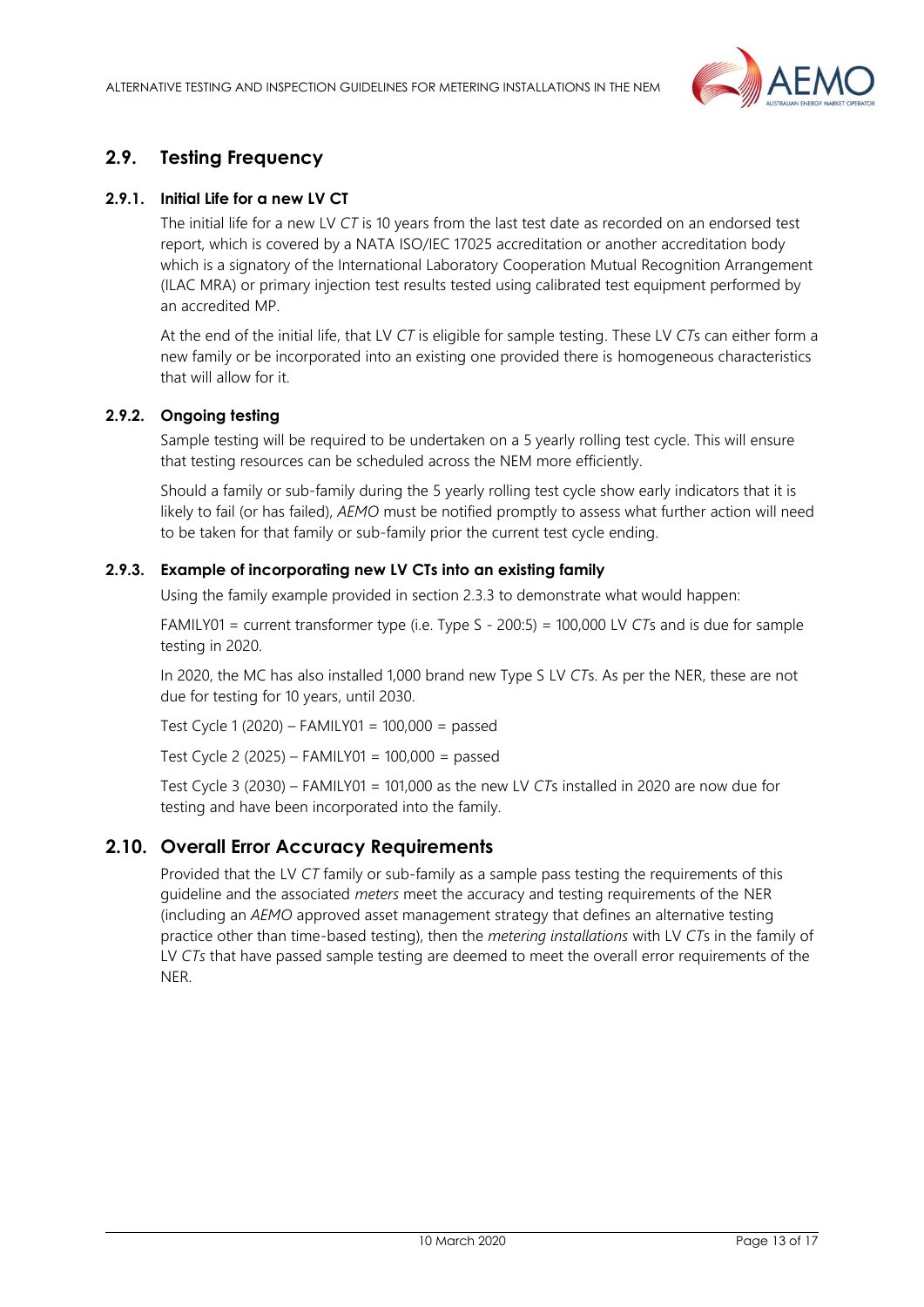

## <span id="page-13-0"></span>**3. RULES FOR ACCEPTANCE AND NON-ACCEPTANCE**

## <span id="page-13-1"></span>**3.1. Acceptance**

A family or sub-family is accepted if the number of non-conforming items found during sample testing is equal to or less than the acceptance number (Ac).

## <span id="page-13-2"></span>**3.2. Nonconforming Items**

Notwithstanding family or sub-family acceptance, any non-conforming items found during testing, whether part of sample or not, must be replaced with a like for like. If no like for like can be found, all items must be replaced.

Non-conforming items must be analysed to check for possible sub-family characteristic failures. The reasons that the non-conforming item failed the accuracy test are to be determined through analysis, the results of which are to be recorded.

## <span id="page-13-3"></span>**3.3. Non-Acceptance and Resubmission**

For sample testing, a family or sub-family is deemed unacceptable and a failure if the number of non-conforming items found during sample testing is greater than the acceptance number (Ac).

In the event of a family or sub-family failure, the consequences of which are family or sub-family replacement, the MC must consult with AEMO to develop a strategy, including the timeframe, for the rectification of the family non-compliance. The strategy, including the timeframe, for the rectification of the family non-compliance, is subject to approval of AEMO.

AEMO, in assessing the proposed strategy, will consider a:

- (a) Retest of a sub-family, provided that sub-family characteristics have been identified and are the cause of the family failure.
- (b) 100% retest of the family and replace all failed items.
- (c) Full family replacement.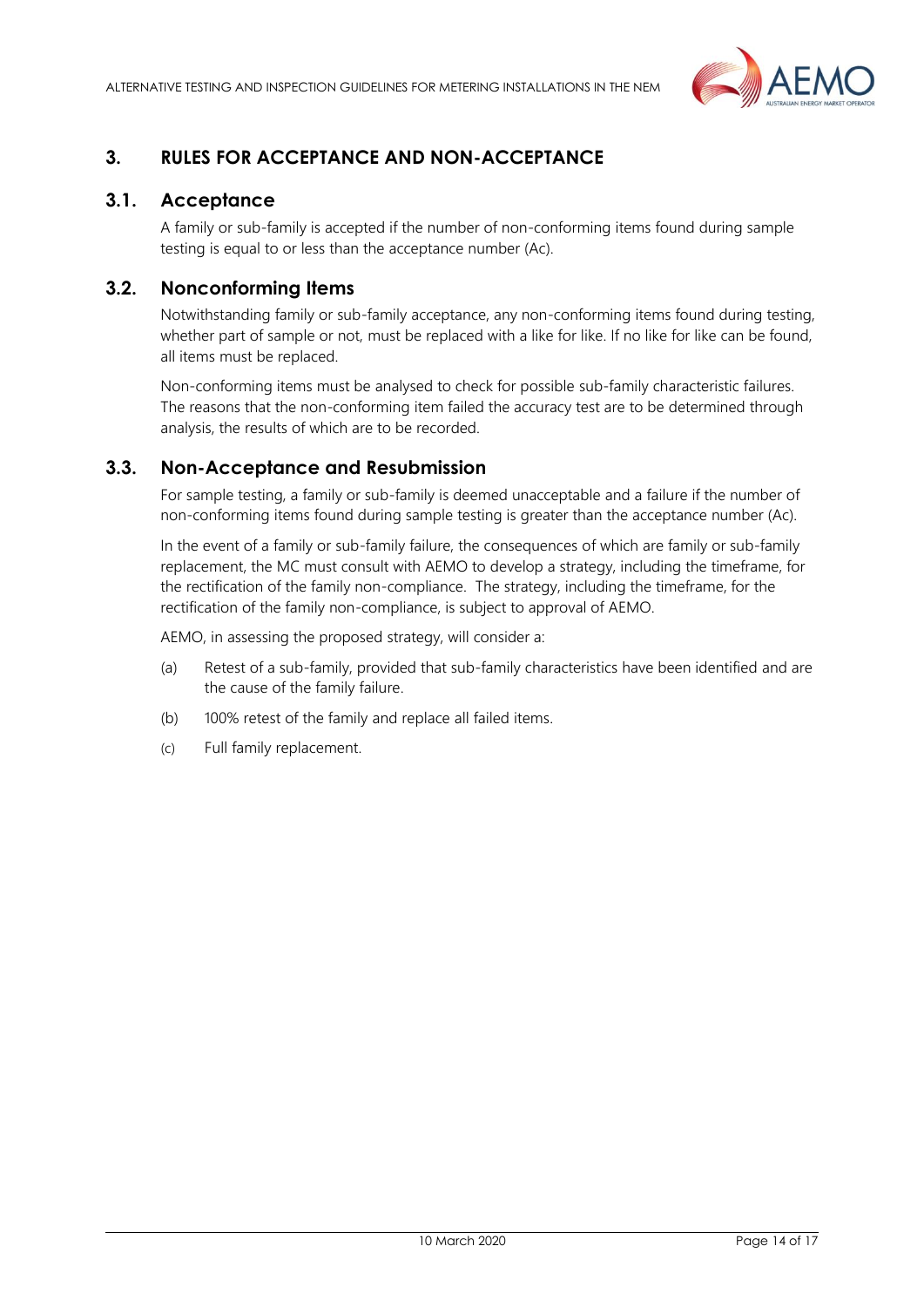

## <span id="page-14-0"></span>**3.4. Family and Sub-Family Failure Process**

The following is the process *AEMO* will follow in determining the appropriate course of action in the event of a family or sub-family failure.

#### <span id="page-14-1"></span>**Figure 5 Family and Sub-Family Failure Process**

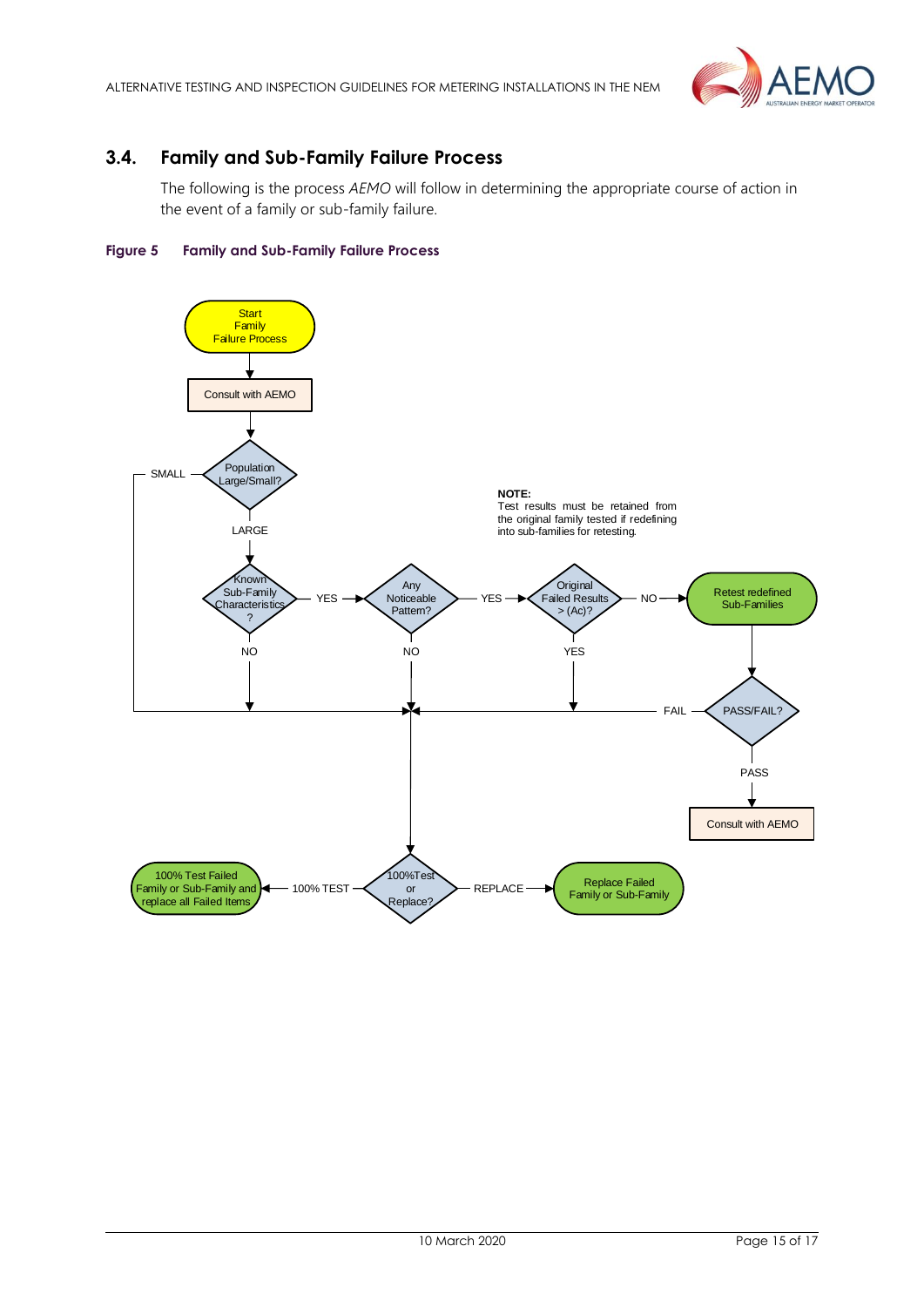

## <span id="page-15-0"></span>**4. ENHANCED INSPECTION PROGRAM**

## <span id="page-15-1"></span>**4.1. Inspection Methodology**

To support a regime of demonstrated compliance of *metering installations* through sample testing, an enhanced inspection program of the *metering installations* must be incorporated as part of the alternative testing practice The following inspection program items must be carried out as a minimum:

## <span id="page-15-2"></span>**4.2. Inspection Frequency**

All LV *CT metering installations* must be inspected at a period no greater than 5 years on an ongoing cycle basis.

#### <span id="page-15-3"></span>**4.3. Minimum Testing and Inspection Requirements**

The following are the minimum testing and inspection requirements:

- (a) Admittance test (preferred) or undertake primary/secondary ratio check (if safe to do so).
- (b) Measure connected burden.
- (c) Compare the secondary current value at LV *CT* test block against meter register.
- (d) Position and tightness of LV *CT* metering links.
- (e) Check for corrosion, damage and atrophy.
- (f) Condition of the wires, terminals and potentials fuses.
- (g) Correct polarity of all voltage and current connections and phase relationships.
- (h) Correct applied phase rotation (for Ferraris disc meters).
- (i) Correct applied ratio to meter for connected LV *CT* ratio.

#### <span id="page-15-4"></span>**4.4. Information Gathering and Reverification**

To allow for more sub-family characteristics to be considered when selecting family populations for sample testing, the following information must be gathered or reverified as part of the enhanced inspection:

- (a) Installation date.
- (b) Design standard of manufacture.
- (c) Connected ratio.
- (d) Available ratios and LV *CT* type/form.
- (e) Class accuracy.
- (f) Rated burden.
- (g) Manufacturer.
- (h) Encapsulated or exposed.
- (i) Serial number.

Additional comments where *metering installations* are subjected to non-standard installations and environments should be recorded as this may assist in sub-family analysis.